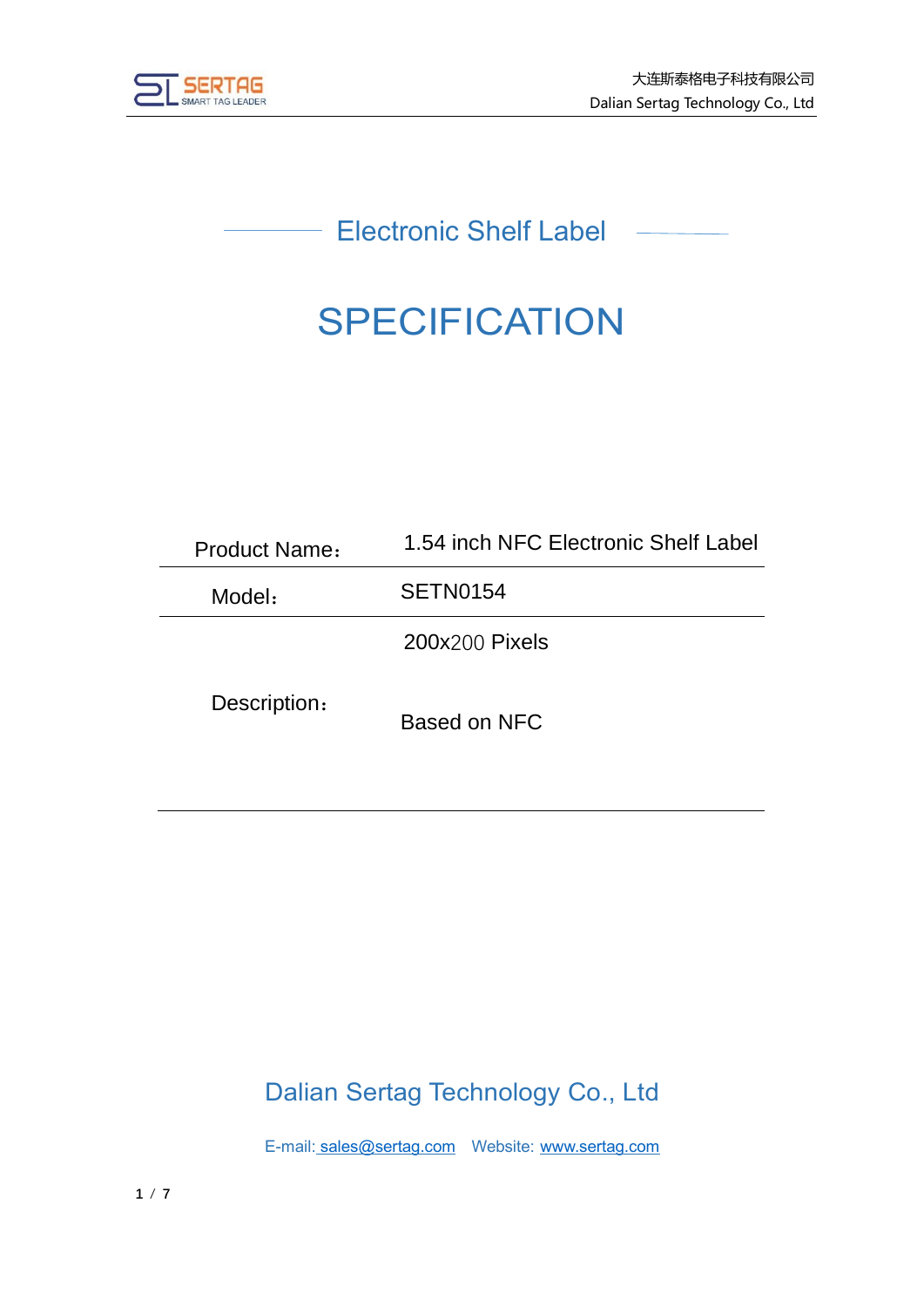

| <b>REV</b> | <b>DESCRIPTION</b>         | <b>RELEASE DATE</b> | <b>EDITOR</b> |
|------------|----------------------------|---------------------|---------------|
| 2.0        | <b>Preliminary Release</b> | 2017/3/1            | Ning          |
|            |                            |                     |               |
|            |                            |                     |               |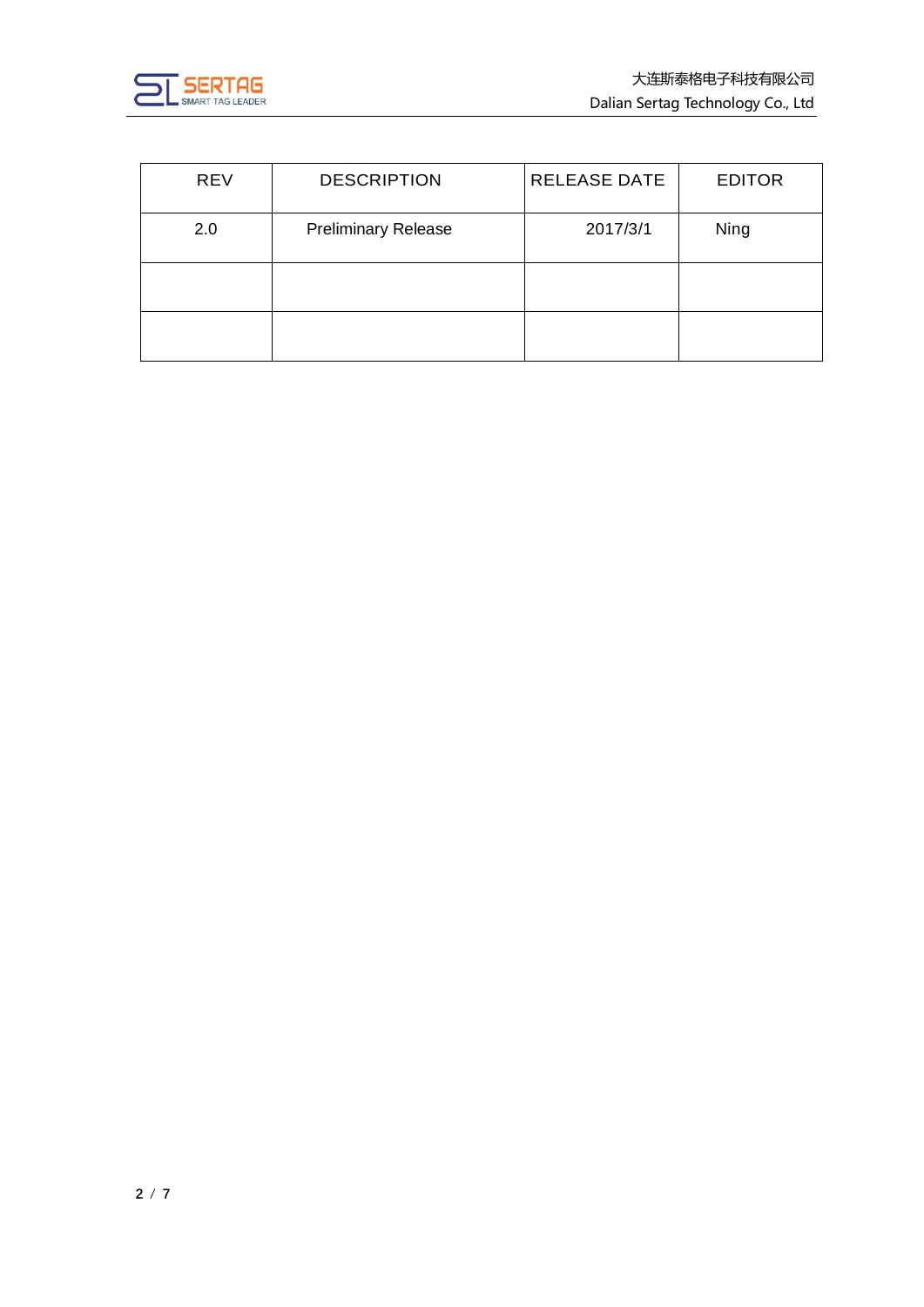

#### **1. General Description**

1.54inch Passive NFC-Powered E-Paper, No Battery Required, No More Battery Life Trouble, Wireless Powering & Data Transfer.

#### **2. Feature**

Black/white red tri-color is available

Communication band is 13.56 MHz

E-Paper displays,200x200 pixels full graphic.

Suitable for Price Tags, Asset/Equipment Tags, Shelf Labels, Conference Name Tags...

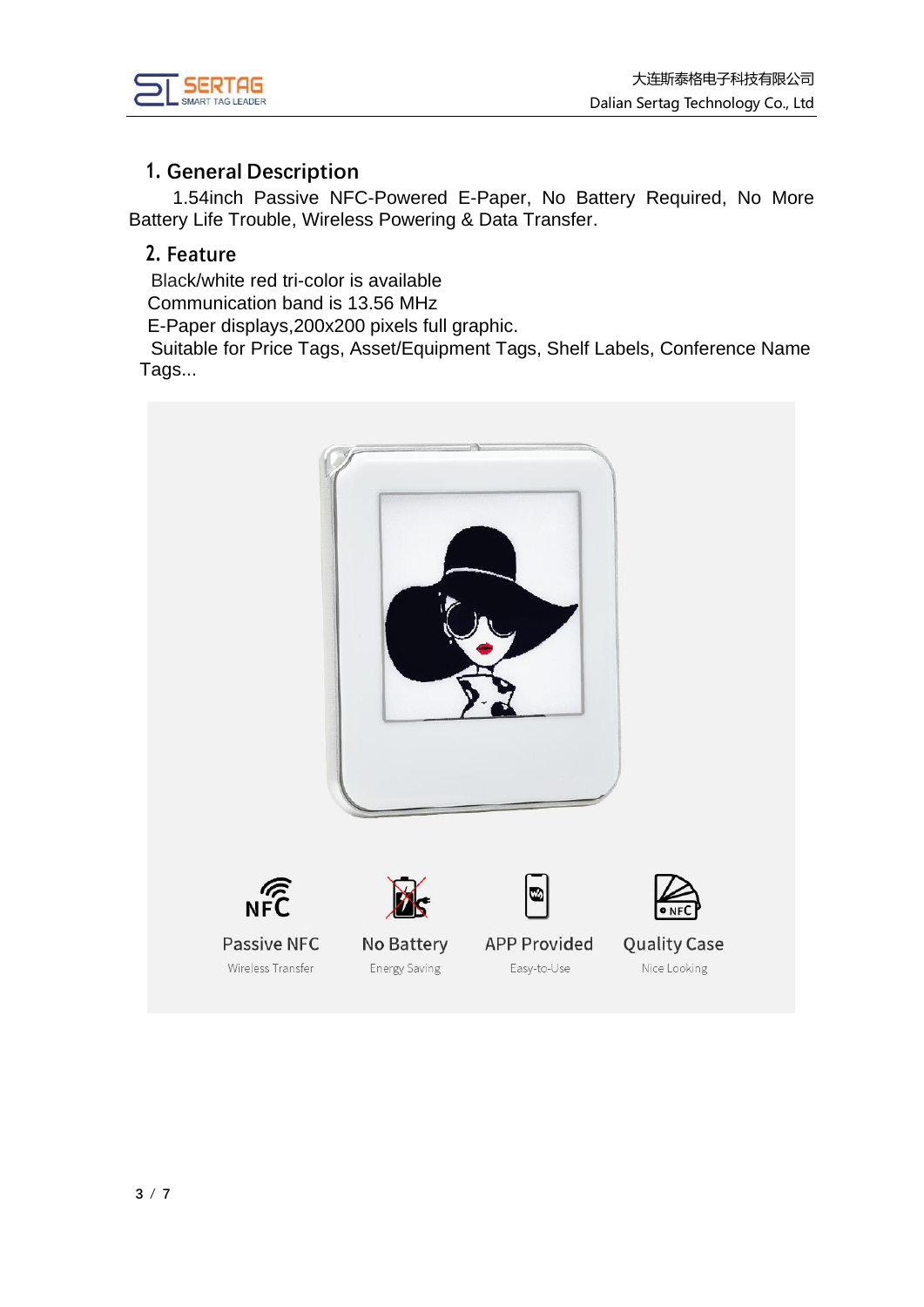

# A Born Hanging Ornament

Features Corner Hang Hole, Ideal For Handbag Decoration, Key Fob, Etc.



Rounded Metal Border

Metal Border, Stunning Quality, More Durable

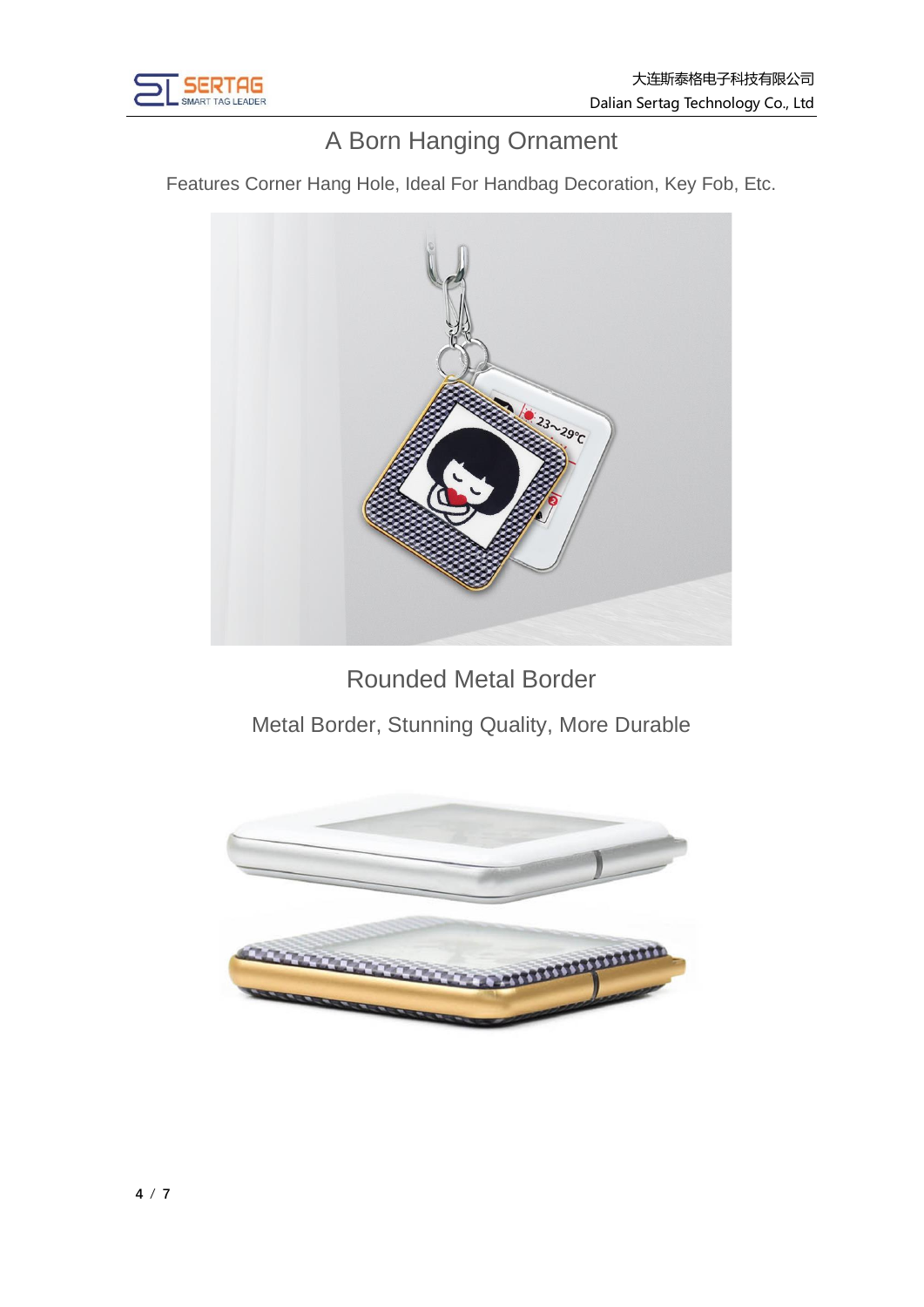

#### **3. Specification**

#### **3.1 Wireless NFC-Powered Display Refreshing**

Passive NFC Solution, No Battery Required, No Messy Wiring, Stable Operation



#### **3.2 How It Works**

To Refresh The Display Content, Use A Smart Phone With NFC Function, Or An NFC Reader, Close To The E-Paper For Both Wireless Powering And Data Transfer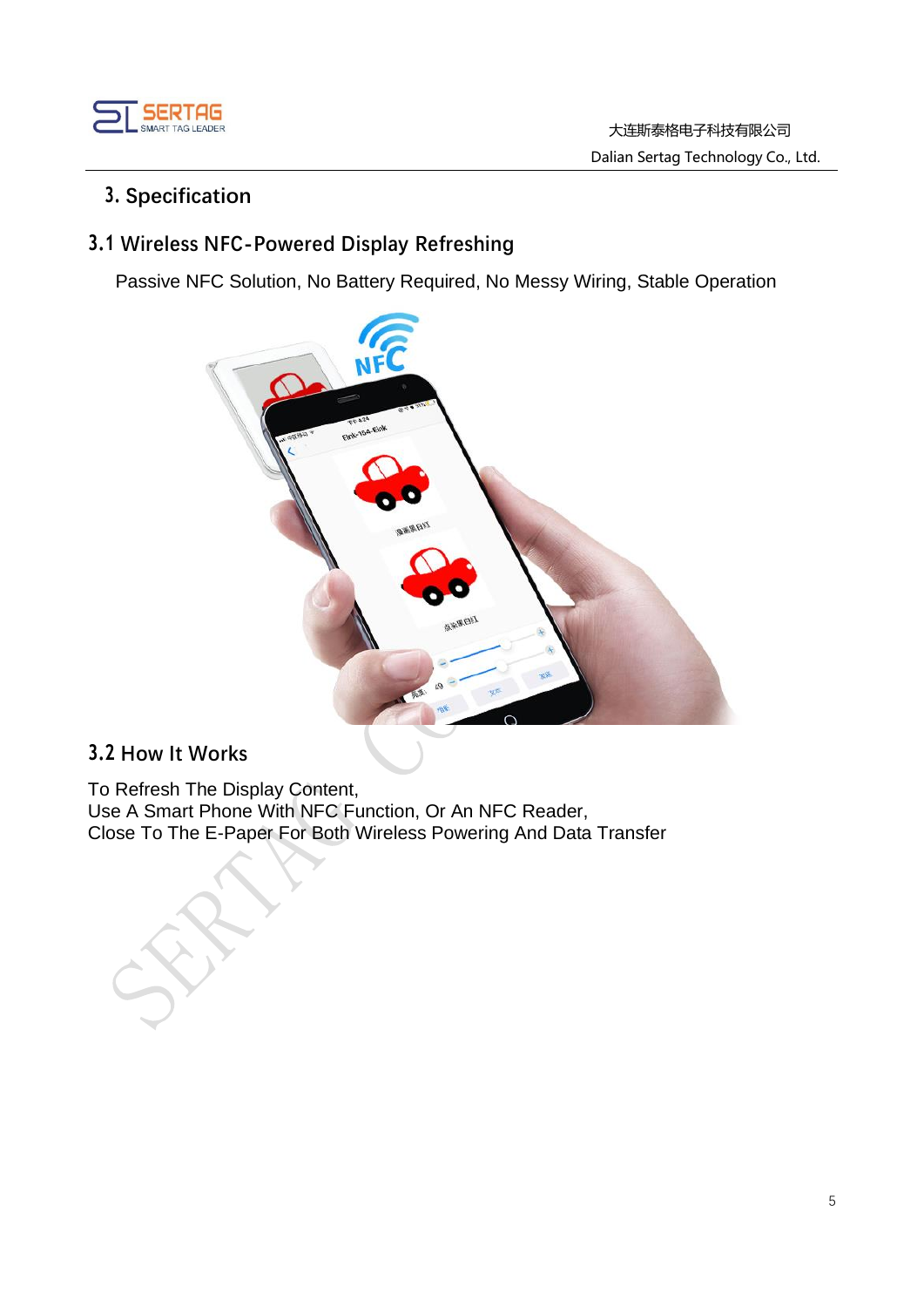

#### 大连斯泰格电子科技有限公司 Dalian Sertag Technology Co., Ltd.



Smartphone with NFC

Passive NFC-Powered EPAPER

Refreshed By Smartphone, Comes With Android APP, As Easy As Swiping A Credit Card. Supported Smart Phones, Most Android Phones With NFC Function Are Supported, Some Tested And Confirmed Devices Are Listed Below (Include But Not Limited To)

### **3.3 Specifications**

| <b>POWER SUPPLY</b>  | Wireless             | <b>GREY SCALE</b>        | 2                                       |
|----------------------|----------------------|--------------------------|-----------------------------------------|
| <b>DISPLAY COLOR</b> | Red / Black / White  | <b>REFRESH TIME</b>      | 8s (data transfer time is not included) |
| <b>DOT PITCH</b>     | $0.138 \times 0.138$ | <b>DISPLAY SIZE</b>      | $27.60$ mm $\times$ 27.60mm             |
| <b>RESOLUTION</b>    | $200 \times 200$     | <b>OUTLINE DIMENSION</b> | 47 84mm $\times$ 41 28mm                |
| <b>VIEWING ANGLE</b> | $>170^\circ$         |                          |                                         |
|                      |                      |                          |                                         |